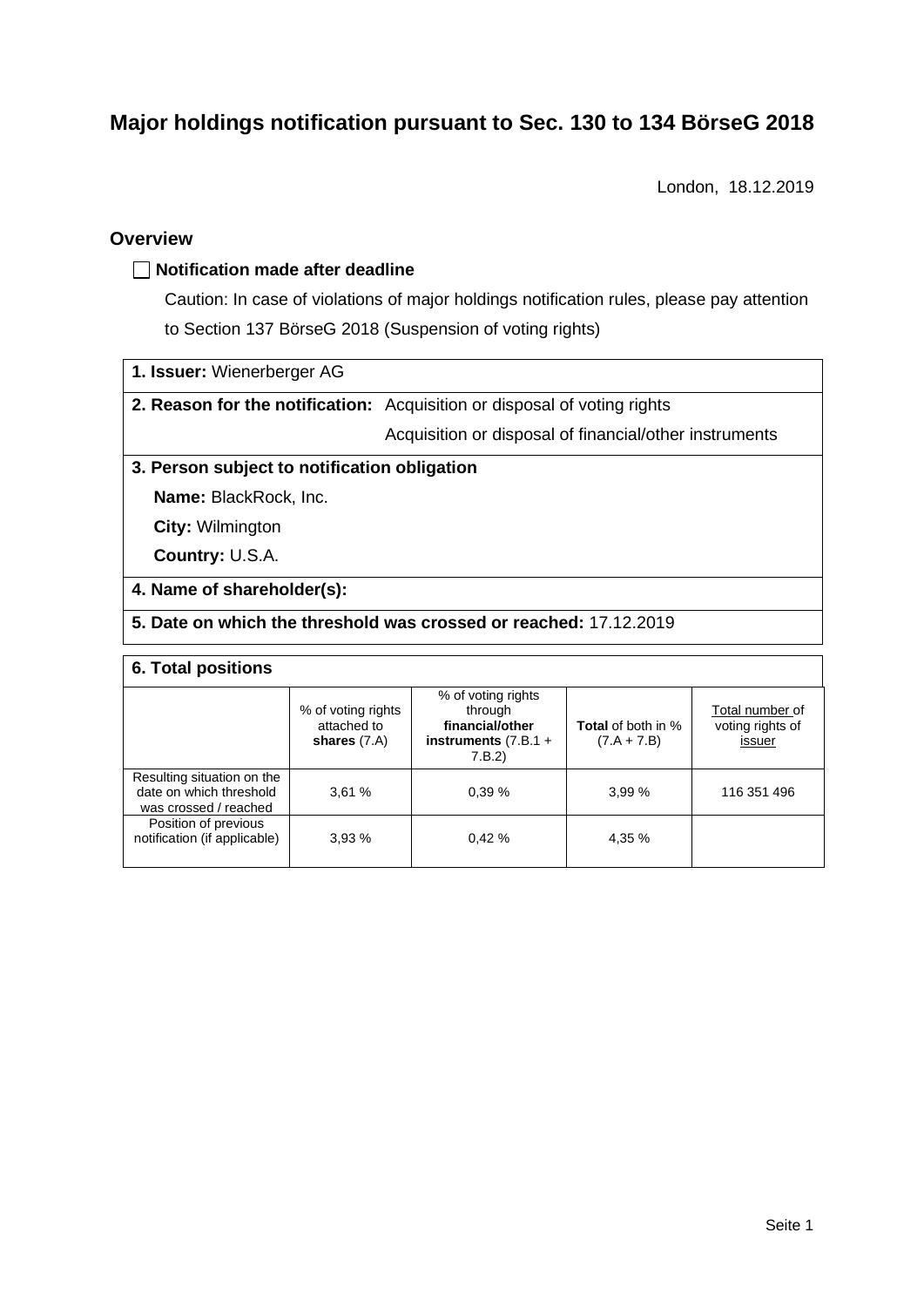# **Details**

# **7. Notified details of the resulting situation:**

| A: Voting rights attached to shares |                                    |                                      |                                    |                                      |  |  |
|-------------------------------------|------------------------------------|--------------------------------------|------------------------------------|--------------------------------------|--|--|
| <b>ISIN Code</b>                    |                                    | Number of voting rights              | % of voting rights                 |                                      |  |  |
|                                     | Direct<br>(Sec 130 BörseG<br>2018) | Indirect<br>(Sec 133 BörseG<br>2018) | Direct<br>(Sec 130 BörseG<br>2018) | Indirect<br>(Sec 133 BörseG<br>2018) |  |  |
| AT0000831706                        |                                    | 4 194 908                            |                                    | 3,61%                                |  |  |
| <b>SUBTOTAL A</b>                   | 4 194 908                          |                                      | 3,61%                              |                                      |  |  |

| B 1: Financial / Other Instruments pursuant to Sec. 131 para. 1 No. 1 BörseG 2018 |                        |                     |                                                                                      |                    |  |  |
|-----------------------------------------------------------------------------------|------------------------|---------------------|--------------------------------------------------------------------------------------|--------------------|--|--|
| Type of instrument                                                                | <b>Expiration Date</b> | Exercise Period     | Number of voting<br>rights that may be<br>acquired if the<br>instrument is exercised | % of voting rights |  |  |
|                                                                                   |                        |                     |                                                                                      |                    |  |  |
|                                                                                   |                        | <b>SUBTOTAL B.1</b> |                                                                                      |                    |  |  |

| B 2: Financial / Other Instruments pursuant to Sec. 131 para. 1 No. 2 BörseG 2018 |                    |                    |                               |                            |                       |  |
|-----------------------------------------------------------------------------------|--------------------|--------------------|-------------------------------|----------------------------|-----------------------|--|
| Type of instrument                                                                | Expiration<br>Date | Exercise<br>Period | Physical /<br>Cash Settlement | Number of<br>voting rights | % of voting<br>rights |  |
| <b>CFD</b>                                                                        | N/A                | N/A                | Cash                          | 451 337                    | 0.39%                 |  |
|                                                                                   |                    |                    | <b>SUBTOTAL B.2</b>           | 451 337                    | 0.39%                 |  |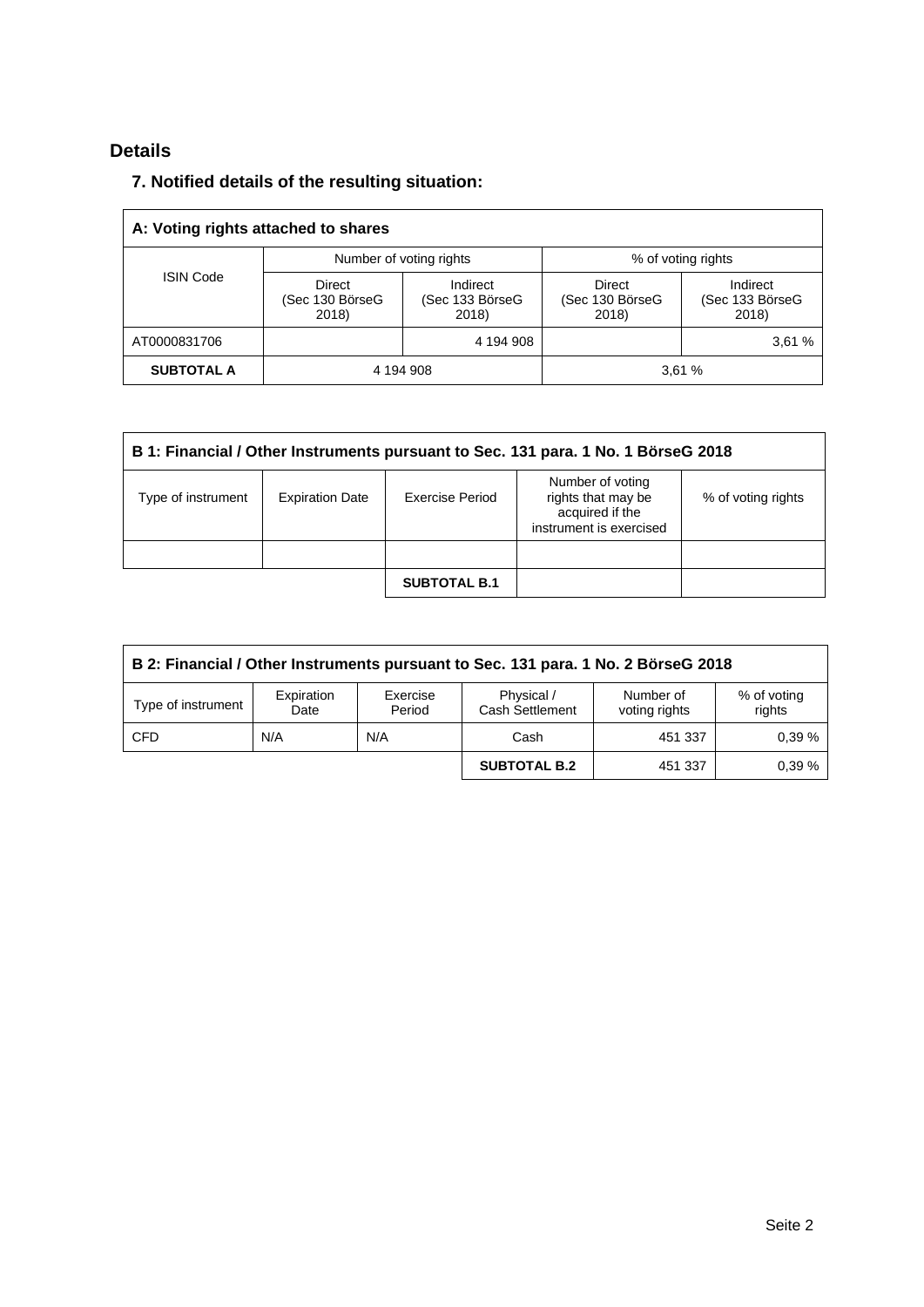## **8. Information in relation to the person subject to the notification obligation:**

 $\Box$  Person subject to the notification obligation is not controlled by any natural person or legal entity and does not control any other undertaking(s) holding directly or indirectly an interest in the (underlying) issuer.

 $\boxtimes$  Full chain of controlled undertakings through which the voting rights and/or the financial/other instruments are effectively held starting with the ultimate controlling natural person or legal entity:

| No.                     | <b>Name</b>                             | Directly<br>controlled by No. | Shares held<br>directly (%) | <b>Financial/other</b><br>instruments<br>held directly (%) | Total of both<br>(% ) |
|-------------------------|-----------------------------------------|-------------------------------|-----------------------------|------------------------------------------------------------|-----------------------|
| $\mathbf{1}$            | BlackRock, Inc.                         |                               |                             |                                                            |                       |
| $\mathbf{2}$            | <b>BlackRock</b>                        | $\mathbf{1}$                  |                             |                                                            |                       |
|                         | Holdco 2, Inc.                          |                               |                             |                                                            |                       |
|                         | <b>BlackRock</b>                        |                               |                             |                                                            |                       |
| 3                       | Financial                               | $\overline{c}$                |                             |                                                            |                       |
|                         | Management,                             |                               |                             |                                                            |                       |
|                         | Inc.                                    |                               |                             |                                                            |                       |
|                         | <b>BlackRock</b>                        |                               |                             |                                                            |                       |
| $\overline{\mathbf{4}}$ | International                           | 3                             |                             |                                                            |                       |
|                         | Holdings, Inc.                          |                               |                             |                                                            |                       |
|                         | <b>BR</b> Jersey                        |                               |                             |                                                            |                       |
| 5                       | International                           | $\overline{\mathbf{4}}$       |                             |                                                            |                       |
|                         | Holdings L.P.<br><b>BlackRock</b>       |                               |                             |                                                            |                       |
| $\,6$                   | Australia Holdco                        | 5                             |                             |                                                            |                       |
|                         | Pty. Ltd.                               |                               |                             |                                                            |                       |
|                         | <b>BlackRock</b>                        |                               |                             |                                                            |                       |
|                         | Investment                              |                               |                             |                                                            |                       |
| $\overline{7}$          | Management                              | $\,6$                         |                             |                                                            |                       |
|                         | (Australia)                             |                               |                             |                                                            |                       |
|                         | Limited                                 |                               |                             |                                                            |                       |
|                         | Trident Merger,                         |                               |                             |                                                            |                       |
| 8                       | LLC                                     | 1                             |                             |                                                            |                       |
|                         | <b>BlackRock</b>                        | 8                             |                             |                                                            |                       |
| $\boldsymbol{9}$        | Investment                              |                               |                             |                                                            |                       |
|                         | Management,                             |                               |                             |                                                            |                       |
|                         | <b>LLC</b>                              |                               |                             |                                                            |                       |
|                         | <b>BlackRock</b>                        |                               |                             |                                                            |                       |
| 10                      | (Singapore)                             | 5                             |                             |                                                            |                       |
|                         | Holdco Pte. Ltd.<br><b>BlackRock HK</b> |                               |                             |                                                            |                       |
| 11                      | Holdco Limited                          | 10                            |                             |                                                            |                       |
|                         | <b>BlackRock Lux</b>                    |                               |                             |                                                            |                       |
| 12                      | Finco S.à r.l.                          | 11                            |                             |                                                            |                       |
|                         | <b>BlackRock</b>                        |                               |                             |                                                            |                       |
| 13                      | Japan Holdings                          | 12                            |                             |                                                            |                       |
|                         | GK                                      |                               |                             |                                                            |                       |
| 14                      | <b>BlackRock</b>                        |                               |                             |                                                            |                       |
|                         | Japan Co., Ltd.                         | 13                            |                             |                                                            |                       |
| 15                      | <b>BlackRock</b>                        | 5                             |                             |                                                            |                       |
|                         | Holdco 3, LLC                           |                               |                             |                                                            |                       |
| 16                      | <b>BlackRock</b>                        | 15                            |                             |                                                            |                       |
|                         | Cayman 1 LP                             |                               |                             |                                                            |                       |
| $17\,$                  | <b>BlackRock</b>                        |                               |                             |                                                            |                       |
|                         | Cayman West                             | 16                            |                             |                                                            |                       |
|                         | <b>Bay Finco</b><br>Limited             |                               |                             |                                                            |                       |
|                         | <b>BlackRock</b>                        |                               |                             |                                                            |                       |
| 18                      | Cayman West                             | 17                            |                             |                                                            |                       |
|                         | Bay IV Limited                          |                               |                             |                                                            |                       |
|                         | <b>BlackRock</b>                        |                               |                             |                                                            |                       |
| 19                      | <b>Group Limited</b>                    | 18                            |                             |                                                            |                       |
| 20                      | <b>BlackRock</b>                        | $\overline{19}$               |                             |                                                            |                       |
|                         |                                         |                               |                             |                                                            |                       |